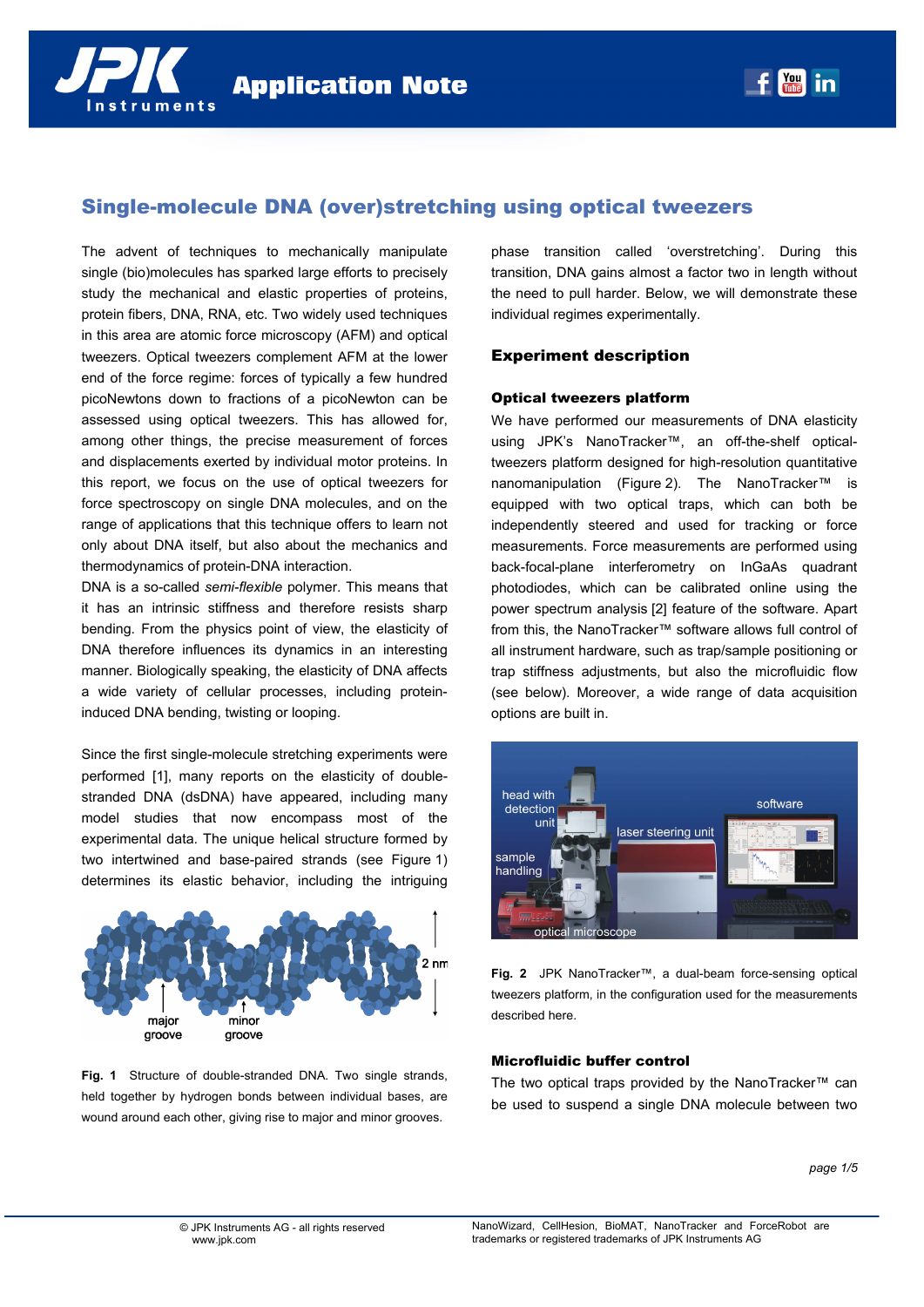



**Fig. 3** Schematic illustration of a DNA molecule captured and stretched between two traps. By moving one or both traps, the tension in the suspended DNA can be tuned and the molecule can be stretched.

streptavidin-coated polystyrene beads, as depicted in Figure 3. To obtain a specific connection to the beads, the DNA of bacteriophage lambda is modified to have several biotin groups at its termini. The construction of such trapped DNA benefits greatly from microfluidic buffer flow, which allows for the controlled step-by-step assembly of the bead-DNA-bead construct, as explained in Figure 4.

#### Performing a DNA stretching experiment

By controllably changing the distance between the two traps at the DNA's extremities, we can apply tension to the DNA. Since the NanoTracker™ was designed as a forcesensing optical-tweezers instrument, one can accurately measure the forces applied. In an alternative configuration, one of the DNA's extremities could have been attached to the sample surface, allowing manipulation either by moving the trapped particle on the other end or by moving the sample using a piezo-actuated XYZ stage. We can thus measure the 'force versus extension' characteristic of a single DNA molecule, i.e., its elastic response to forces.

Figure 5 shows a typical measurement of the highly nonlinear elasticity of double-stranded DNA. Even when the DNA is slack, i.e., when the DNA ends are much closer together than the length of the DNA polymer, a finite force has to be exerted in order to fix its ends. This finite force is of *entropic* nature: due to the continuous bombardment by solvent molecules, the DNA actually 'wants to' attain as many conformations as possible. Keeping the DNA at a fixed end-to-end distance, one precludes a tremendous



**Fig. 4** Picture and schematic illustration of the multi-channel microfluidic flow cell used for the capturing of DNA between two traps. A separate channel is available for the controlled supply of beads and DNA. After capturing two beads in the optical traps, the sample is moved into the DNA channel. DNA binding to the bead held upstream is stretched out, allowing to 'fish' for the other end by moving the second trap. Stretching experiments are then performed without applying flow.

number of conformations, lowering the entropy of the DNA. The further one pulls, the more conformational states are precluded, and hence the higher this entropic force is. When the DNA is (almost) pulled taut, one actually starts to increase the length of the DNA contour by stretching the DNA backbone. This stretching occurs linearly with extension, as for a 'Hookean' spring. This regime is called the *enthalpic* regime. This regime tells us the intrinsic spring stiffness of a DNA molecule.

The entropic and enthalpic regimes can be mathematically described by the so-called (extensible) *worm-like chain*  model (WLC) [3,4]:

$$
F = \frac{k_B T}{L_p} \left[ \frac{1}{4} \left( 1 - \frac{L}{L_0} + \frac{F}{S} \right)^{-2} - \frac{1}{4} + \frac{L}{L_0} - \frac{F}{S} \right]
$$

with *F* the force on the DNA, *L* the end-to-end distance (i.e., the extension) of the DNA with contour length  $L_0$ . The parameter *Lp* is the DNA's *persistence length*, a temperature-dependent measure for the bending rigidity (~50 nm); *S* represents the DNA *stretch modulus* (1000– 1500 pN  $[4]$ ). The Boltzmann constant  $k_B$  times the absolute temperature *T* represent the thermal energy. Figure 5b shows a fit of the elasticity data to the WLC model (red line).

*page 2/5*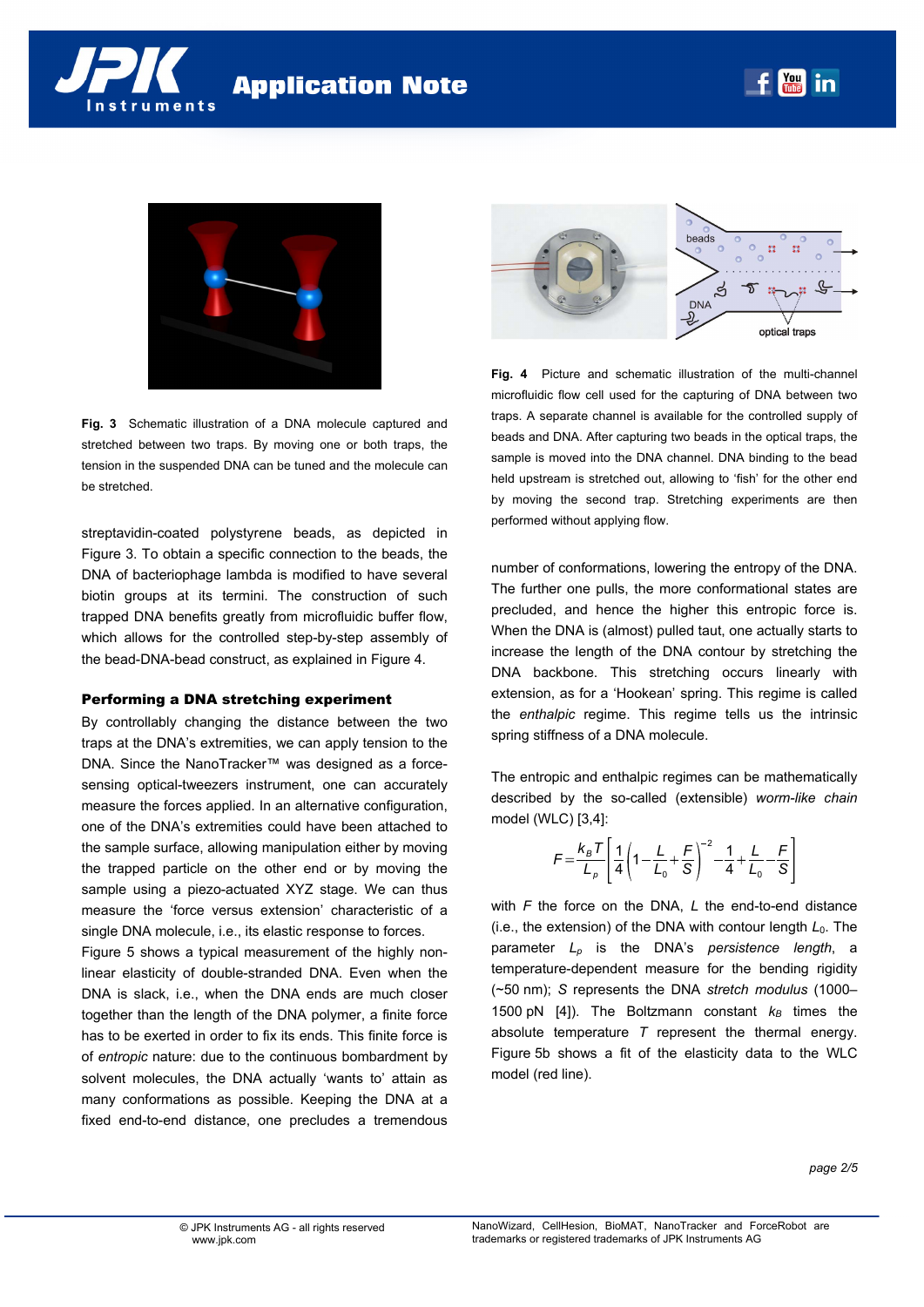nstruments



**Fig. 5** DNA elasticity measurement using JPK's NanoTracker™. [a] Microscopy images of the pulling experiment (DNA is not visible). The lower two images show how the left bead is pulled slightly out of its trap at high force. [b] Force-extension graph of the experiment in panel a. As the DNA is pulled to larger extensions, it undergoes several phases of distinct elastic behavior. The red line is a fit to the so-called worm-like chain model [1,3,4]. The overstretching transition, typical for doublestranded DNA, is readily seen.

A remarkable feature is observed in Figure 5b at a force of around 65 pN: without the requirement of additional force, the DNA lengthens by almost a factor two. This characteristic phase transition, first reported during the late nineties by two groups in the same issue of Science [5,6], is called the *overstretching transition*. This transition reproducibly occurs at the same pulling force and is reversible. When the DNA is extended beyond ~170% of its contour length, the transition is complete and a steep increase in force is observed. Much debate exists in the

literature about the structural nature of the transition. More and more evidence exists, however, for the transition being force-induced *melting*, i.e., the gradual breakdown of the interaction between the two strands.

 $\begin{bmatrix} \text{You} \\ \text{final} \end{bmatrix}$ in

#### Hysteresis upon DNA overstretching

The overstretching transition is in principle a fully reversible reaction. Nonetheless, upon relaxation of the molecule, significant hysteresis can be observed. The occurrence of hysteresis depends mainly on buffer conditions such as ionic strength [5], which may hamper the back-conversion to intact double-stranded DNA. Figure 6 shows an example of such hysteresis between stretching (forward) and relaxing (backward) of a DNA molecule. Even in the presence of hysteresis, the overstretching transition itself is typically fully reversible. In some cases though, the molecule can irreversibly change its elastic behavior, as seen in Figure 7. In this case, the DNA apparently lost part of one of its two strands, since the resulting elastic behavior seems to correspond to that of a hybrid singlestranded/double-stranded DNA molecule. It is likely that such irreversible changes occur on molecules that contain



**Fig. 6** Hysteresis upon DNA overstretching. When overstretching DNA, the elastic response may show hysteresis upon relaxation. The occurrence of this effect largely depends on buffer conditions, such as ionic strength. From the point on where the backwards curve meets the forward one, the DNA has returned to its native, double-helical state. Therefore even in the presence of hysteresis, the overstretching transition is reversible.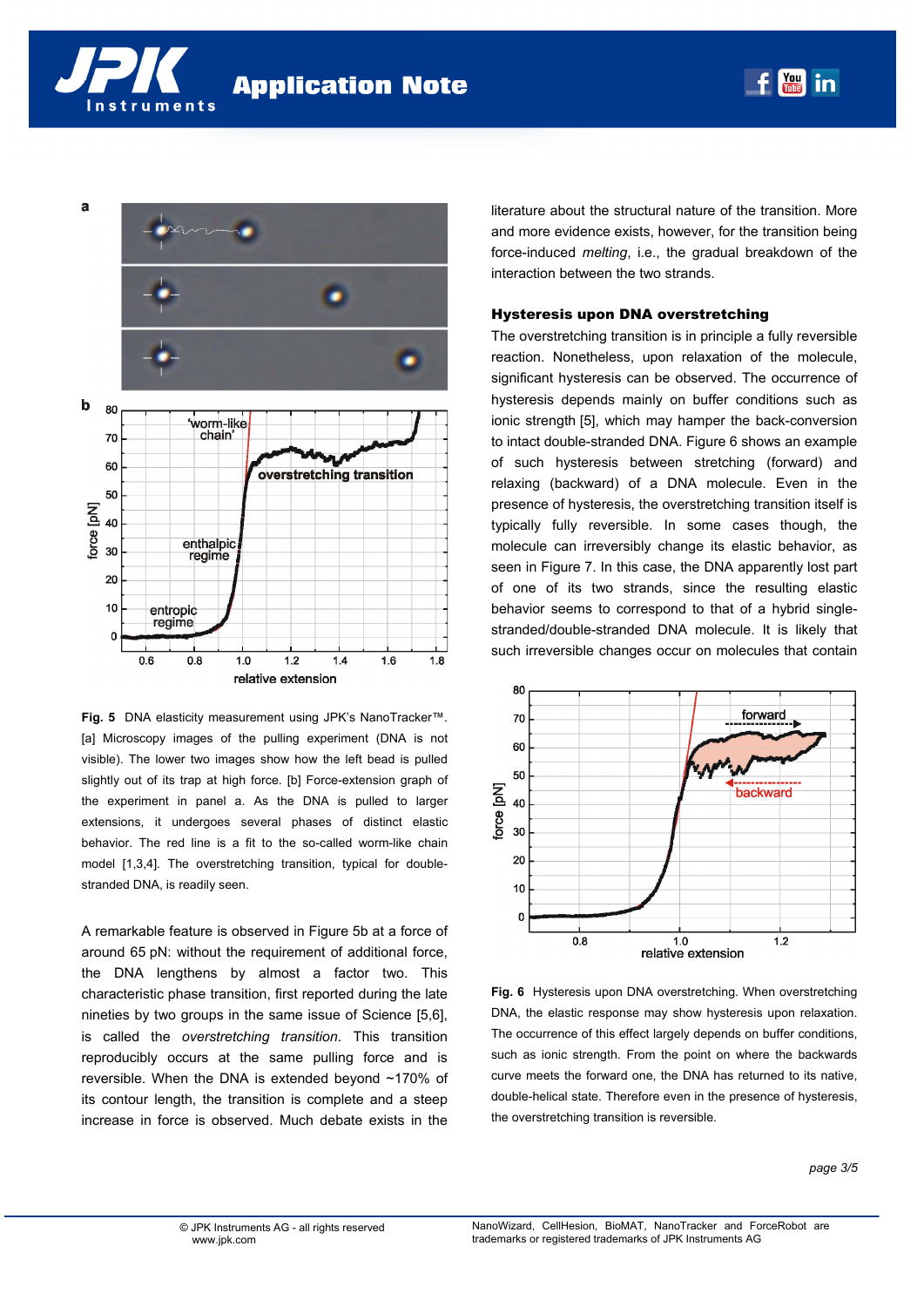



**Fig. 7** Overstretching DNA with single-stranded breaks ('nicks') can yield to the irreversible (partial) conversion to a singlestranded DNA, as explained in the text. The black curve shows the first overstretching cycle. The blue curve shows the subsequent second stretching cycle, which has the signature of a hybrid double-stranded/single-stranded DNA molecule.

backbone interruptions in one of the strands ('nicks'). The occurrence of such changes supports the interpretation of the overstretching transition as a force-induced DNA melting transition [7].

# What can we learn? Applications

Single-molecule force spectroscopy can teach us a lot about the intrinsic mechanical properties of (bio)molecules. The intricate elastic response of DNA, as described here, has been elucidated largely using optical-tweezers-based technology. Moreover, protein and RNA structure and dynamics can be unraveled with this technique [8,9]. Since the overstretching transition bears similarity to *thermal melting* of DNA, it can be used to study the kinetics and thermodynamics of DNA–protein or other DNA–ligand interactions [10,11].

Yet the mechanical control over a single molecule can also be exploited to study the functioning of biomolecules in a more biological context. For instance, DNA polymerase, the enzyme responsible for the duplication of the genome during cell division, can be forced to reverse its polymerization direction by controlling the tension in the DNA along which it moves [12]. This provides insight into how enzymes convert chemical energy ('fuel') into mechanical energy ('movement'). Similarly, DNA tension was recently used to reveal how recombinases, enzymes required for the repair of damaged DNA, function [13]. To this end, the visualization of DNA-bound proteins using sensitive fluorescence was performed simultaneously.

**You in** 

Obviously, optical-tweezers-based force spectroscopy is not limited to the study of DNA and related enzymes; the list of proteins successfully studied using optical tweezers would be too long to be included in this report.

# **Outlook**

Notably, the NanoTracker™ is the first commercial opticaltweezers platform that offers a complete solution for such quantitative force spectroscopy measurements. To this end, it integrates versatile manipulation and sample control through microfluidics. On top of that, microscopic visualization can be flexibly enhanced using optical microscopy techniques such as DIC or fluorescence. JPK's vision has been to finally have optical-tweezers technology transcend the labs of self-building enthusiasts, by offering a complete solution for such demanding experiments.

# Acknowledgments

The samples of biotin-modified lambda DNA used for this report were generously provided by Dr. Andy Sischka from the lab of Prof. Anselmetti (University of Bielefeld, Germany).

# **Literature**

- [1] S. B. Smith, L. Finzi, and C. Bustamante. Direct mechanical measurements of the elasticity of single DNA molecules by using magnetic beads. *Science*, 258(5085):1122–1126, 1992.
- [2] K. Berg-Sorensen and H. Flyvbjerg. Power spectrum analysis for optical tweezers. *Review of Scientific Instruments*, 75(3):594–612, 2004.
- [3] C. Bustamante, J. F. Marko, E. D. Siggia, and S. Smith. Entropic elasticity of lambda-phage DNA. *Science*, 265(5178):1599–1600, 1994.
- [4] M. D. Wang, H. Yin, R. Landick, J. Gelles, and S. M. Block. Stretching DNA with optical tweezers. *Biophysical Journal*, 72(3):1335–1346, 1997.
- [5] S. B. Smith, Y. Cui, and C. Bustamante. Overstretching B-DNA: the elastic response of individual double-stranded and